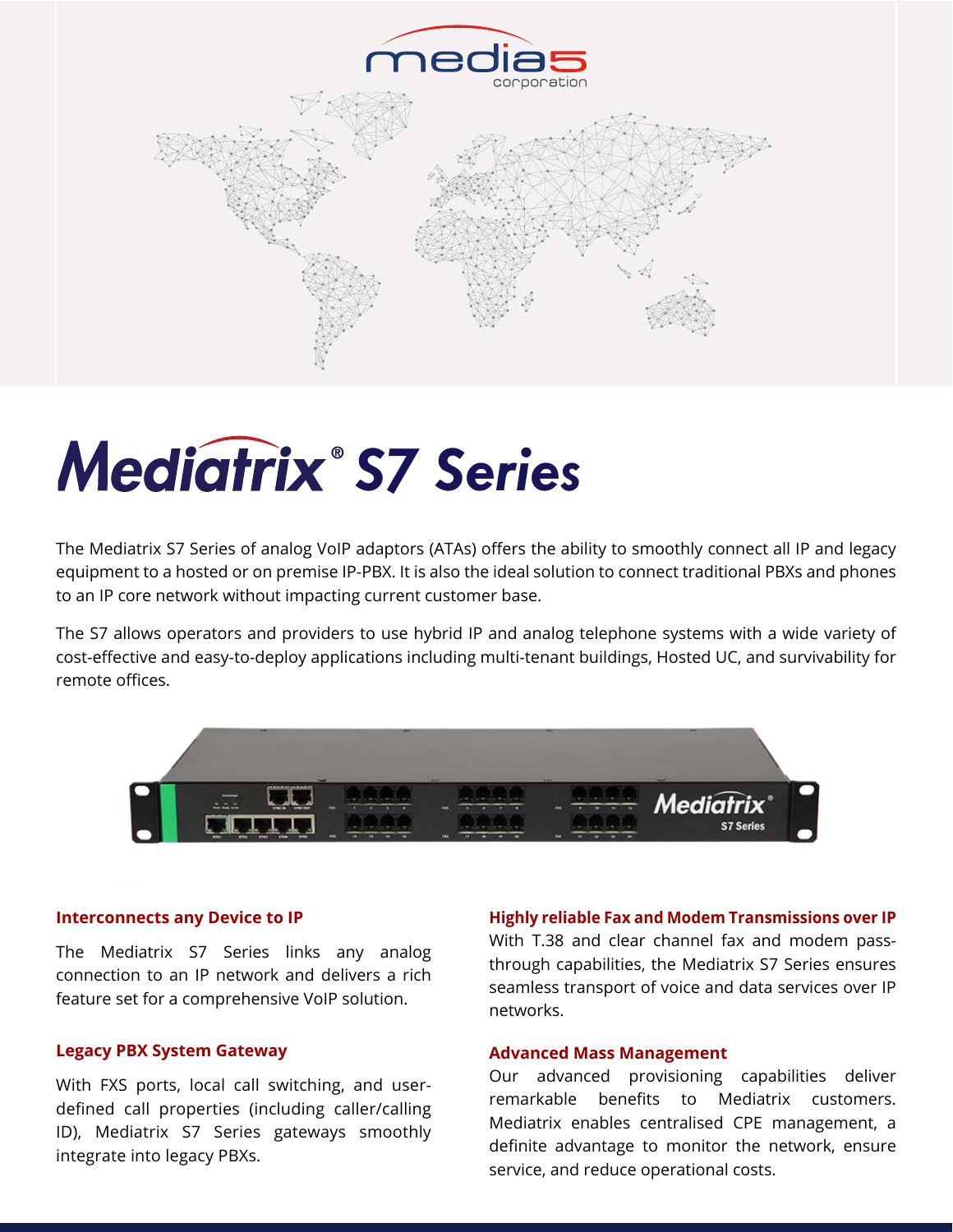## **Mediatrix** S7 Series

### **Applications**

### **Operators**

- ✓ Connect legacy equipment in PSTN replacement/TDM replacement projects
- $\sqrt{ }$  Provide analog termination to cloud telephony services, Hosted Unified Communications, and IP-Centrex
- Facilitate the management for multi-tenant applications
- Fully certified with BroadWorks UC platform

### **System Integrators**

- Integrate Unified Communications with legacy systems
- $\sqrt{ }$  Connect Skype for Business and other IP-PBXs to legacy telephony equipment
- Inter-connect branch offices to headquarters
- Survivability for branch offices in case of WAN failure
- Reliable and cost-effective solution for hospitality and healthcare sectors
- Support high compression codecs saving valuable bandwidth

### **Key Features**

### **Carrier-Grade Voice Quality**

T.38 and clear channel fax over IP High performance processing of up to 28 voice channels 3 way conference call and conference server support, collect call blocking, CCNR, and CCBS Survivability for IP-Phones in Hosted UC/PBX deployments Battery reversal for pay phones

### **Robust Security**

Encrypted media, signaling, and management Deep packet inspection firewall with DoS protection

### **Easy Configuration and Management**

Zero-touch configuration Intuitive Web GUI Customisable factory settings

### **Networking**

Dual-stack IPv6 and IPv4 Multiple IP addresses and VLANs NAT, firewall, and router capabilities 5 ports Gigabit Ethernet

### **Benefits**

- High quality built and carrier-grade validation standards contribute to the industry's most reliable platform
- Extensive TR-069 support for an easy management of large-scale deployments with a centralised EMS
- Superior call routing and manipulation capabilities for the implementation of complex deployment scenarios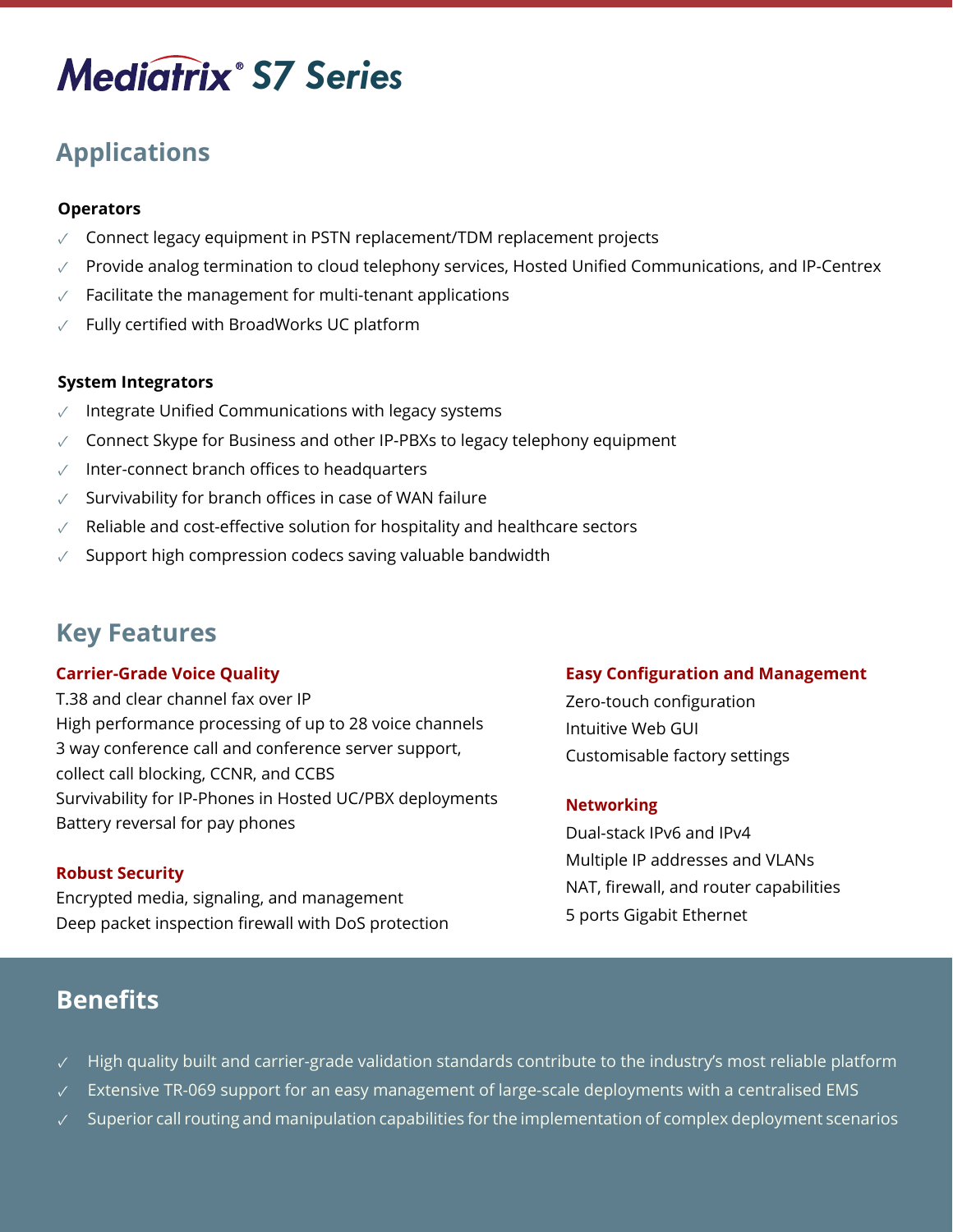### **Technical Specifications**

### **Media Processing**

G.711 (A-law and µ-law), G.722, G.726, and G.729a/b; G.168 echo cancellation DTMF detection and generation Carrier tone detection and generation Silence detection/suppression and comfort noise Configurable de-jitter buffer and packet length Packet loss concealment

### **Enhanced Security**

Denial of Service (DoS) protection SIP over TLS SRTP with AES cipher – 128 bits MIKEY key management protocol (RFC 3830 and 4567) SDES key management protocol (RFC 4568) TLS-encrypted configuration and management X.509 certificate management OCSP (Online Certificate Status Protocol) revocation status verification TLS Version 1.2 Secure TLS ciphers like ECDHE with AES-256 and SHA-384

### **Management**

Zero-touch provisioning TR-069, TR-104, and TR-111 Web GUI SSH and TELNET SMNP v1, v2c, and v3 Scripts/firmware files uploaded via HTTP, HTTPS, FTP, and TFTP Dual firmware banks Multiple levels of management access rights Customisable CDR Event notifications via Syslog, SIP, log file, and SNMP traps Remote activation of service licenses

### **Monitoring and Troubleshooting**

Alarms and traps Call quality reporting (eMOS) (RTCP-XR as per RFC 6035) Call Details Record (CDR) Media quality statistics System: CPU and memory usage PCM capture IP network capture Diagnostic traces

### **Quality of Service (QoS)**

Bandwidth limitation and traffic shaping TOS/DiffServ IEEE 802.1p/Q

### **IP Telephony Protocol**

SIP (RFC 3261) over UDP, TCP, and TLS IMS (3GPP TS 24.229) RTP (RFC 3550) SDP (RFC 4566) Multi-part body support Redundancy support via DNS SRV Multiple trunk support Survivability for IP-Phones IPv4 and IPv6 dual stack signaling and media

### **Analog Telephony**

Support for call forward, call transfer, conference call, call waiting, CCNR, and CCBS Multiple country presets Customisable tones and ring patterns Echo cancellation Message Waiting Indication (MWI), via FSK and voltage (80v) On-hook/off-hook caller ID generation (name & number) as per Bell-core DTMF or FSK and Telebras BINA Answer and disconnect signaling

### **Call Routing**

Local switching Call filtering and blocking Calling/called number manipulation using regular expressions Routing Criteria: • Interface • Calling/called party number • Calling/called URI

• Time of day, day of week, and date • Many others Mapping and transformation of call properties to/ from SIP headers Hunt groups

### **Fax and Modem Support**

Group 3/super G3 fax real-time fax over IP T.38 fax relay (9.6 k and 14.4 k) Clear channel (G.711) fax and modem pass-through